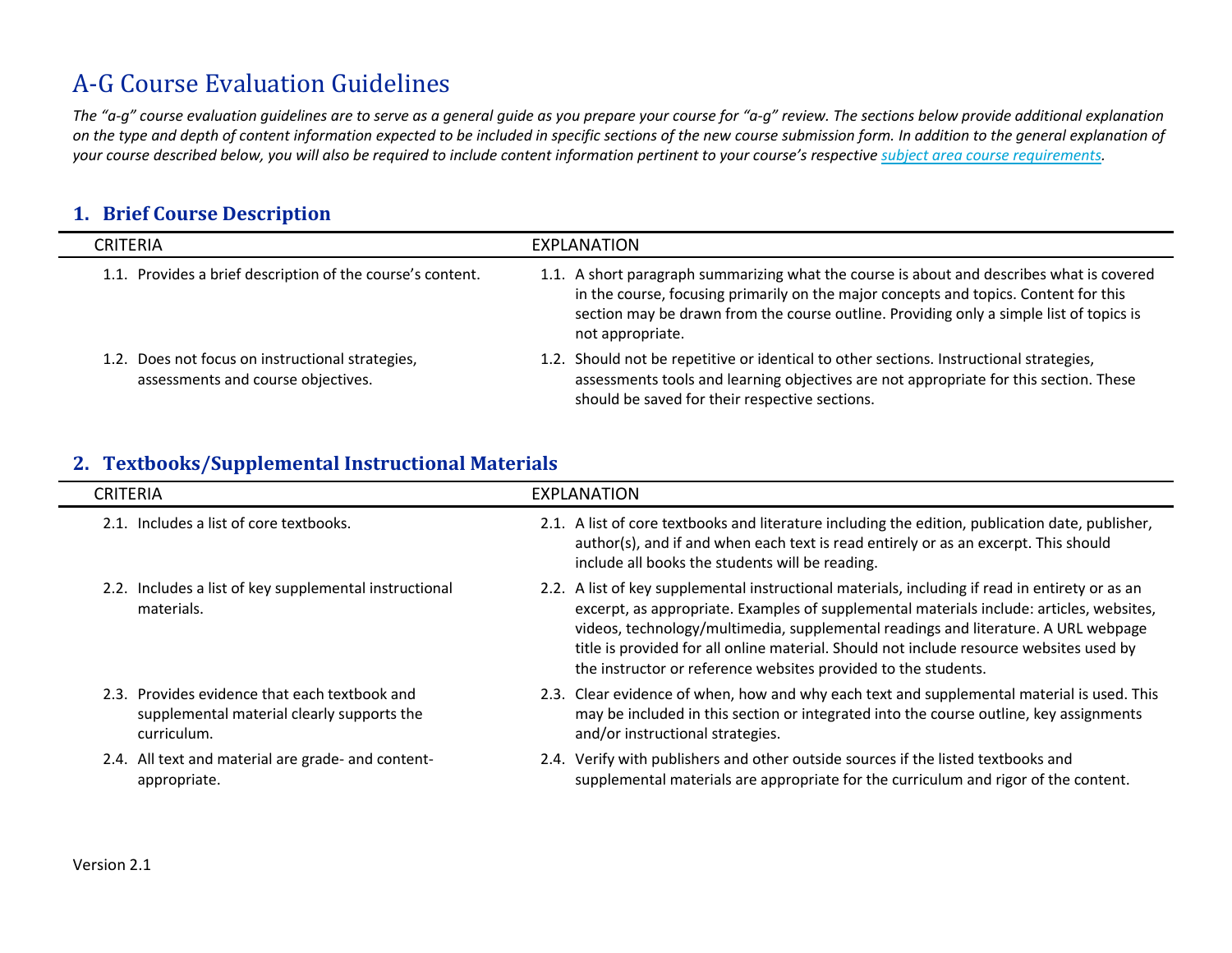# **3. Course Purpose**

| <b>CRITERIA</b>                                                            | EXPLANATION                                                                                                                                                                                                                                                                                                                                                                                        |
|----------------------------------------------------------------------------|----------------------------------------------------------------------------------------------------------------------------------------------------------------------------------------------------------------------------------------------------------------------------------------------------------------------------------------------------------------------------------------------------|
| 3.1. Explains the course-wide learning objectives and<br>student outcomes. | 3.1. A brief paragraph summarizing the learning goals, objectives and student outcomes of<br>the course. Should be a description of the course's "big ideas," addressing both the<br>concepts learned and skills developed, and clearly demonstrates why it is important for<br>students to take the course. It is apparent that concepts and skills are applied to, and<br>build on, one another. |
| 3.2. Does not focus on how the course goals will be met.                   | 3.2. Should not be repetitive or identical to other sections. Explaining how the course's<br>objectives and learning outcomes will be met is not appropriate for this section. This<br>should be saved for respective sections.                                                                                                                                                                    |
| 3.3. Not a reiteration of state standards or textbook<br>objectives.       | 3.3. The expected outcomes should be specific to the curriculum and not a list of generic<br>standards outcomes. This section should not appear as a check-list of objectives.                                                                                                                                                                                                                     |

# **4. Course Outline**

÷

| <b>CRITERIA</b>                                                                                  | EXPLANATION                                                                                                                                                                                                                                                                                                                                                                                                                                                                                               |
|--------------------------------------------------------------------------------------------------|-----------------------------------------------------------------------------------------------------------------------------------------------------------------------------------------------------------------------------------------------------------------------------------------------------------------------------------------------------------------------------------------------------------------------------------------------------------------------------------------------------------|
| Illustrates the concepts, topics and skills taught and<br>4.1.<br>the depth and breadth of each. | Cleary defines and outlines the core knowledge and skills the students will be learning.<br>4.1.<br>Provides a detailed description of the major themes, topics, sub-topics, concepts and<br>essential skills covered in the course, including, and linking to, the goals and outcomes<br>of each unit. Depth and breadth of each concept and topic is defined and provides clear<br>evidence of the level of rigor of the course. A list or simple outline of topics or<br>standards is not appropriate. |
| Demonstrates the flow of content and the<br>4.2.<br>progression of student learning.             | 4.2. Describes the sequence and connections of concepts and skills representing the<br>continuum of student learning within each unit and over the entire course. Provides an<br>illustration of how a concept or skill builds on a previous concept and/or skill.                                                                                                                                                                                                                                        |
| Incorporates texts and supplemental instructional<br>4.3.<br>materials.                          | All text and supplemental materials are included. Texts and materials are not simply<br>4.3.<br>listed for each unit, but incorporated into the unit's description of concepts and topics.<br>Explains how and why the text and/or material are used to support the delivery of the<br>curriculum and enhance student understanding.                                                                                                                                                                      |
| <b>Key Assignments</b>                                                                           |                                                                                                                                                                                                                                                                                                                                                                                                                                                                                                           |

| CRITERIA                                         | EXPLANATION                                                                       |
|--------------------------------------------------|-----------------------------------------------------------------------------------|
| 5.1. Provides a detailed description of each key | 5.1. Describes all key assignments students are required to complete, including a |
| Version 2.1                                      |                                                                                   |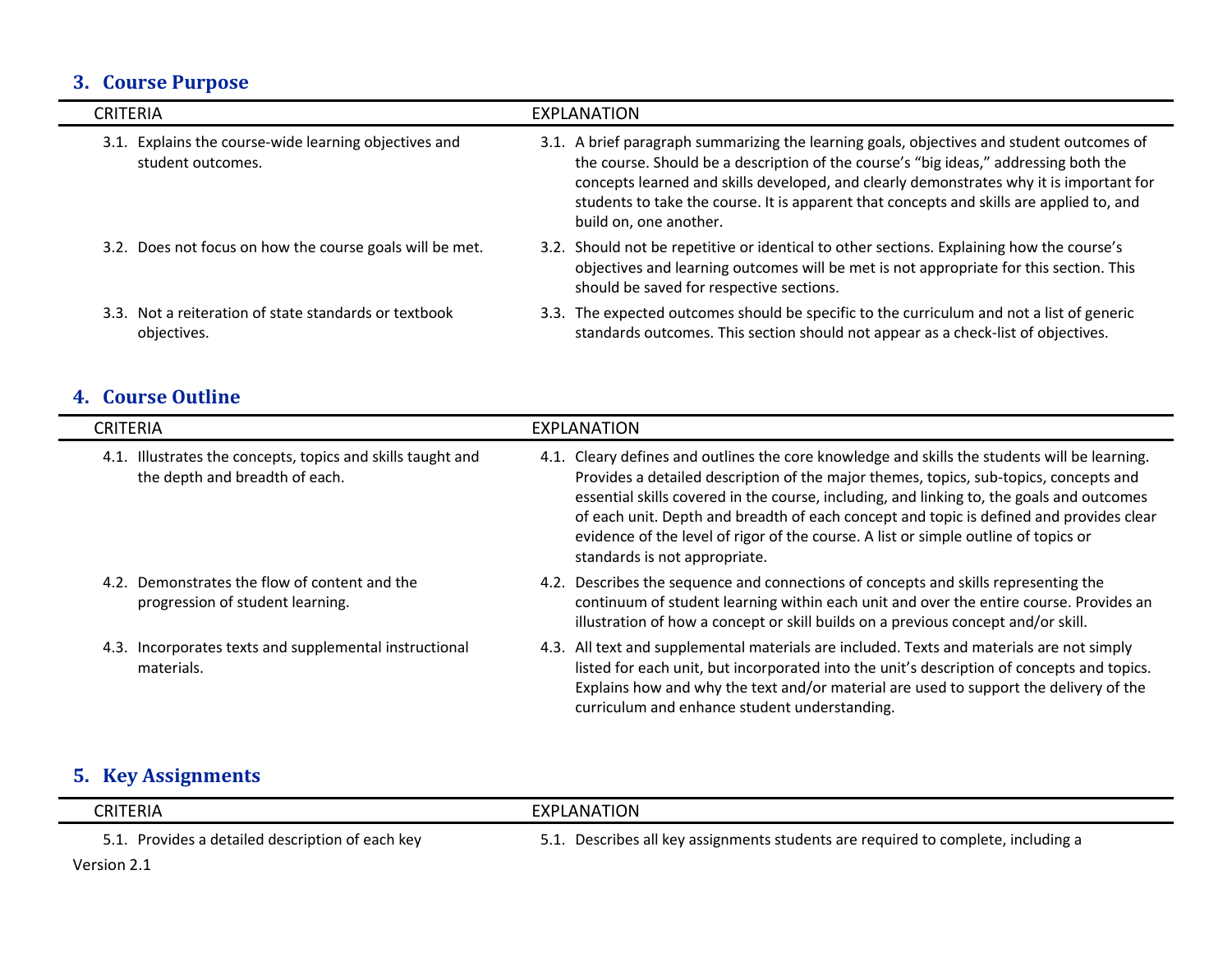- 5.2. Provides a detailed description of each writing assignment, if applicable.
- 5.3. Provides a detailed description of each laboratory activity, if applicable.
- 
- 5.5. Demonstrates the progression of content, skills and student understanding.

assignment. description of reoccurring homework and classroom assignments, if applicable. The description for each assignment includes its process, product and outcome. Exams, quizzes and other formal assessments, including instructions provided to the students, should not be included in this section.

- 5.2. Description of writing assignments includes the topic, length, nature and intent of the essay.
- 5.3. Explanation of each laboratory activities includes a brief description of the process, purpose of the lab and expected results/outcome(s) from completing the experience. Each description should be about 3-5 sentences in length and demonstrates how the labs involve inquiry, observation, analysis and write-up.
- 5.4. Connects to the unit's topics and goals. 5.4. All assignments clearly link to and address its corresponding unit's concepts and outcomes. Explains how the assignment supports student learning and the objectives of the unit. Ties the content covered in the course outline to the assignment and incorporates any supplemental materials used in conjunction to completing the assignment.
	- 5.5. Illustrates how the assignment demonstrates the student's proficiency and understanding of a concept or topic. Included in each assignment description are the skills and habits of mind acquired and used. All assignments should be engaging and rigorous and increase in complexity. A variety of projects and activities should be assigned to accommodate diverse learning styles and the development of different skills.

#### **6. Instructional Methods and/or Strategies**

| CRITERIA                                                                                                                   | EXPLANATION                                                                                                                                                                                                                                                                                                                                                                                                                                                                                                                  |
|----------------------------------------------------------------------------------------------------------------------------|------------------------------------------------------------------------------------------------------------------------------------------------------------------------------------------------------------------------------------------------------------------------------------------------------------------------------------------------------------------------------------------------------------------------------------------------------------------------------------------------------------------------------|
| 6.1. Provides the types of instructional methods and/or<br>strategies.                                                     | 6.1. A list or paragraph naming the types of instructional methods and/or strategies applied<br>throughout the course. Examples of instructional strategies include: direct<br>instruction/lecture, projects, speakers, reading assignments, research, class discussions<br>and group work. A variety of methods and strategies should be used to accommodate<br>diverse learning styles and the development of different skills.                                                                                            |
| 6.2. Indicates how each methods and/or strategy<br>supports the delivery of the curriculum and the<br>learning objectives. | 6.2. Explains how each instructional method and/or strategy supports the delivery of the<br>content and achieving student outcomes. Describe how each method and strategy<br>motivates, challenges, assists and/or reinforces student learning and encourages the<br>development of skills. When appropriate, specifies how the method and/or strategy<br>supports or supplements the instructional materials. All instructional methods should<br>be specific and appropriate to the type, rigor and content of the course. |